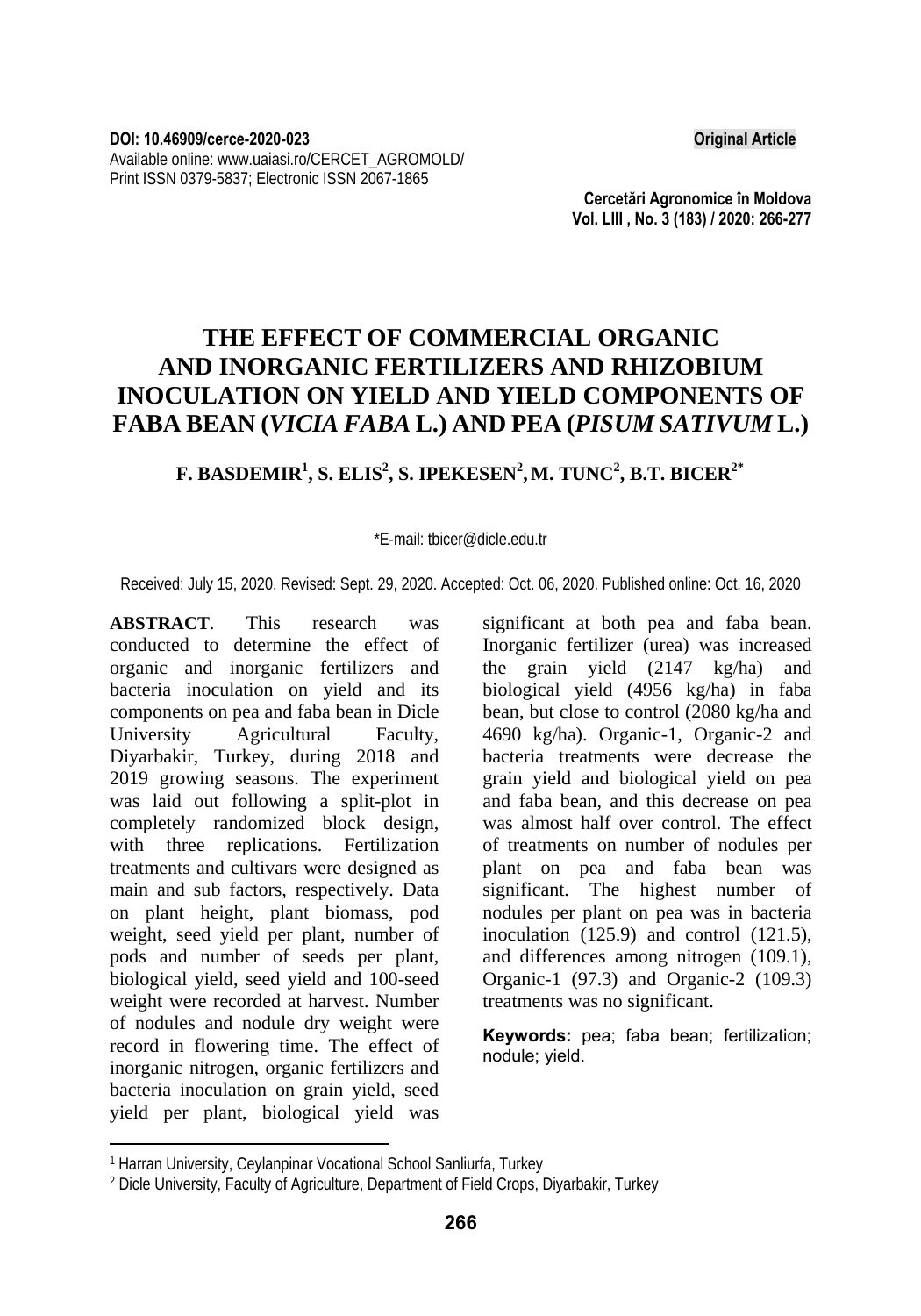## **INTRODUCTION**

Legumes are an important source of protein for humans and livestock. They provide nutritionally rich crop residues for animal feed and also humans and play a key role in maintaining the productivity of soil (Elsheikh, 2011).

Field pea and faba bean are marketed as a dry, shelled product for food. They are commonly used throughout the world in human diets and have high levels of amino acids, lysine and tryptophan, which are relatively low in cereal grains and contains approximately 21-25% protein. Being legume crops and have the inherent ability to obtain much of its nitrogen requirement from the atmosphere by forming a symbiotic relationship with *Rhizobium* bacteria in the soil (Mishra *et al.,* 2010)

Poor soil fertility is one of the biggest problems limiting economically successful agricultural production worldwide. The lack of nutrients in the soil is a specific problem for small farmers which have small landowners in developing countries where monoculture farming is high.

Fertilizer is very important for crop growth and productivity. One example of fertilizer is cow dung, which is obtained from cow, which is environmental friendly, is easily used and compared with chemical fertilizer which increases the environmental problems. Organic fertilizers are used easily from locality products and

livestock wastes and cost effective than chemical fertilizer (Solomon *et al.,* 2012).

One of the immediate reasoning to improve agricultural productivity and development is the use of more chemical fertilizers. However, with the resultant effects of heavy fertilizer use in many regions of the world, it is compelling to look for alternatives. Integration ofmicrobialinoculantswith less fertilizer, should be considered in many situations as it promises high crop productivity and agricultural sustainability(Adesemoye*etal.,*2009).

The reduction of chemical fertilizers by using biological fertilizers based on bacteria involved in nitrogen fixation is one of the effective steps in sustainable agriculture. Owing to population growth and increasing food demand, intensive and environment-friendly agricultural bio-fertilizers have become the ideal model for this agriculture system (Adesemoye and Egamberdieva, 2013).

Recently, organic fertilizers, as alternatives to chemical fertilizers and especially the growing of legumes that have an important place in the nitrogen cycle, are examined (Silsbury, 1990). The choices of suitable forms of fertilizer of the crop growth of the plant are governed by local, natural condition and variation in soil and climate with regard to their suitability for crops cultivation.

Biofertilizers are organic products, containing living cells of different types of microorganisms, which have the ability to convert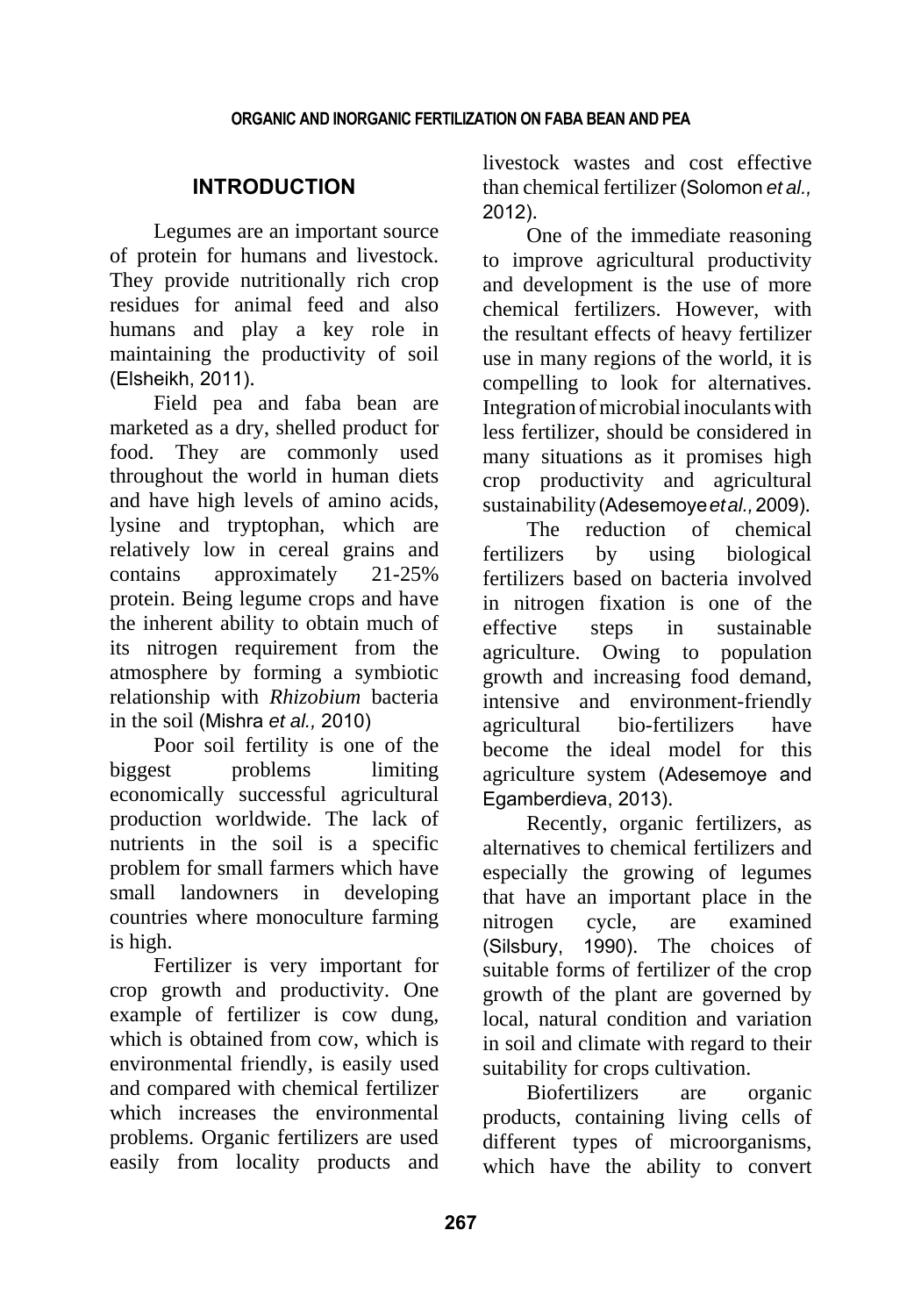nutritionally important elements from unavailable to available form, through biological processes (Vessey, 2003). The *Rhizobium*, as fertilizer in pulses, could fix 50-200 kg of N/ha/season and is able to meet 80-90% of the crop requirement for nitrogen. Inoculation in these crops was found to increase the crop yield by about 10-15%, under on farm conditions (Khurana and Dudeja, 1997).

The humic substances are formed through the chemical and biological transformation of plant and animal matter by the biological activities of microorganisms. These substances influence plant growth directly and indirectly. Humic acid is an important component of humic substances that contains many functional groups situated at the carbon chain. They could be acidic, alkaline or neutral groups, which improve plant growth (Patil *et al.*, 2011).

The present study was conducted to determine the effects of organic and inorganic fertilizers and rhizobium inoculation on grain yield and its components offaba bean and pea crops.

# **MATERIALS AND METHODS**

This research was conducted to determine the effect of organic and inorganic fertilizers and bacteria inoculation on yield and its components on pea and faba bean crops in Dicle University, Agricultural Faculty, Diyarbakir, Turkey, during 2018 and 2019 growing seasons.

### **Experimental area**

Diyarbakir is located on grid 37.91°N and 40.2°E, at an altitude of 640 m above sea level. The general climatic conditions of experimental area were characterized as hot and drought, during crop growing season. Average long term precipitation is a little bit lower than 500 mm, and it differently fluctuates among the years. The seasonal rainfall distribution is mainly between November and June. Although unusual, irregular precipitation in June is recorded in recent years. Mean temperature is about 16-20ºC, between January and June. Month of May has an irregular precipitation distribution, but June is usually dry and hot. The relative humidity varies between 60% and 75%, from January to April, but decreases to about 20-30%, after May. In the first experiment year (2018), total precipitation from February to April was 146.8 mm, and weather was dry, but in May, rainfall was 157.8 mm. Mean temperature (February to May) was 11.9ºC. Precipitation from February to April was 365.2 mm, in the second year (2019), but May was considerably dry, with 45.8 mm, and mean temperature (February to May) was 11.35ºC. Growing season in 2019 was quite cool, compared to the preceding growing season (*Table 1*).

The soil analysis indicated that soils were neutral chemical reaction (pH: 7.24), insufficient in organic matter (0.79%) and phosphorus content  $(13.2 \text{ kg } \text{ha}^{-1})$ , with clay texture.

### **Experimental design and agricultural practices**

The experiment was laid out following a split-plot in completely randomized block design, with three replications. Fertilization treatments and cultivars were designed as main and sub factors, respectively. Fertilization treatments included of control, inorganic nitrogen as urea, Organic-1, Organic-2 fertilizers and bacteria application. Local varieties of pea and faba bean, collected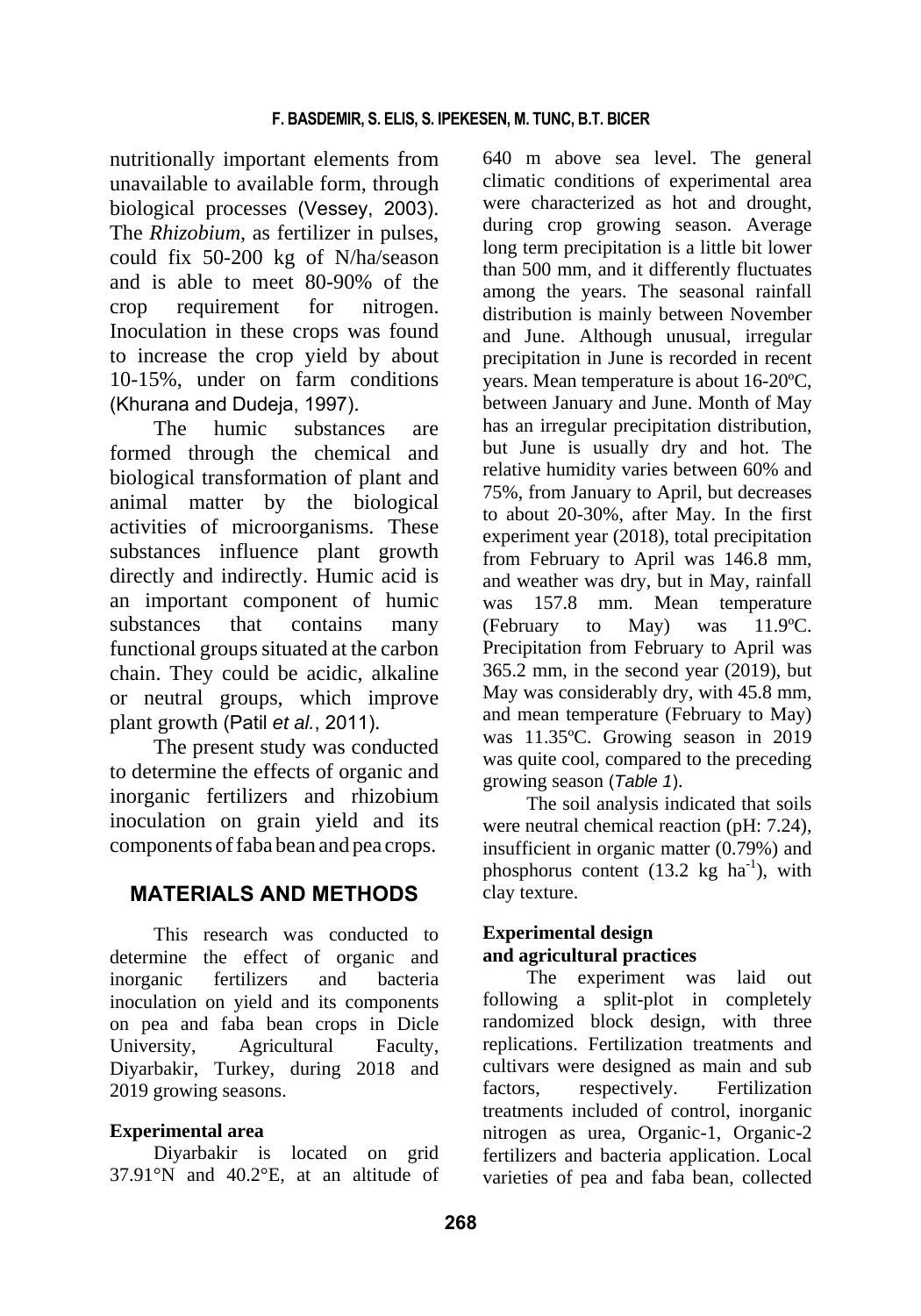from villages of Mediterranean region of Turkey, were used. The seeds were sown with inter and intra row space of  $40 \times 10$  cm, respectively, on 7 February 2018 and 11 February 2019 (Albayrak *et al.,* 2015).

Before sowing, seeds were inoculated with specific strains of *Rhizobium* (*R*. *leguminosarum* and *R. pisi*) at a rate of 10 g/kg seed as bacteria treatment both pea and faba bean. Inorganic nitrogen were applied at a rate of 40 kg  $ha^{-1}$  as urea (46%). Organic-1 fertilizer was consisted of organic materials (45%), organic carbon (20%), organic nitrogen (6%), free

amino acids  $(3.5\%)$  and pH  $(6-8)$ . Organic-2 fertilizer was contained 45-50% organic material and %50 fulvic acid. Weed, disease and pests were controlled first manually and then using chemical spray. Data on plant height, plant biomass, pod weight, seed yield per plant, number of pods and number of seeds per plant, biological yield, seed yield and 100-seed weight were recorded at harvest.

Data of two years were analyzed separately and pooled by analysis of variance, and means were separated using the Duncan's Multiple Range Test (0.05).

| Table 1 - Meteorological data of Diyarbakir for experiment years |  |  |
|------------------------------------------------------------------|--|--|
|                                                                  |  |  |

| <b>Month</b>    | Mean temperature ( | (°C) |       | Total precipitation (mm) | Moisture (%) |      |
|-----------------|--------------------|------|-------|--------------------------|--------------|------|
|                 | 2018               | 2019 | 2018  | 2019                     | 2018         | 2019 |
| January         | 5.2                | 3.8  | 86.6  | 67.6                     | 77.3         | 81.7 |
| <b>February</b> | 7.6                | 5.4  | 86.4  | 77.4                     | 74.5         | 77.0 |
| <b>March</b>    | 12.3               | 8.2  | 11.6  | 135.2                    | 63.2         | 74.9 |
| April           | 15.9               | 11.8 | 48.8  | 152.6                    | 53.0         | 78.4 |
| May             | 19.4               | 20.1 | 157.8 | 45.8                     | 67.5         | 58.5 |
| June            | 26.5               | 28.3 | 14.4  | 1.0                      | 37.9         | 32.5 |
| July            | 31.2               | 30.3 | 0.0   | 0.07                     | 24.2         | 24.8 |

### **RESULTS AND DISCUSSION**

The effect of inorganic nitrogen, organic fertilizers and bacteria inoculation on grain yield, seed yield per plant, biological yield was significant at both pea and faba bean. The effect of treatments on plant biomass was significant on faba bean.

Inorganic fertilizer (urea) was increased the grain yield (2147 kg/ha) and biological yield (4956 kg/ha) in faba bean, but close to control (2080 kg/ha and 4690 kg/ha). Organic-1, Organic-2 and bacteria treatments were decrease the grain yield and biological yield on pea and faba bean, and this decrease on pea was almost half over control.

The lowest grain yield on pea and faba bean was in Organic-2 treatment (882 kg/ha and 1819 kg/ha) and bacteria inoculation (896 kg/ha and 1771 kg/ha). The lowest biological yield on pea and faba bean was in bacteria inoculation (2664 kg/ha and 3867 kg/ha) (*Fig. 1*).

Lal *et al.* (2004) and Servani *et al.* (2014) reported that grain yield increased by nitrogen applications. Ngeno *et al.* (2012) reported that bacteria application was no increased the seed yield. Brkić *et al.* (2004) reported that the effect of nitrogen fertilization depended on the soil type, seed inoculation and molybdenum application increased pea yield.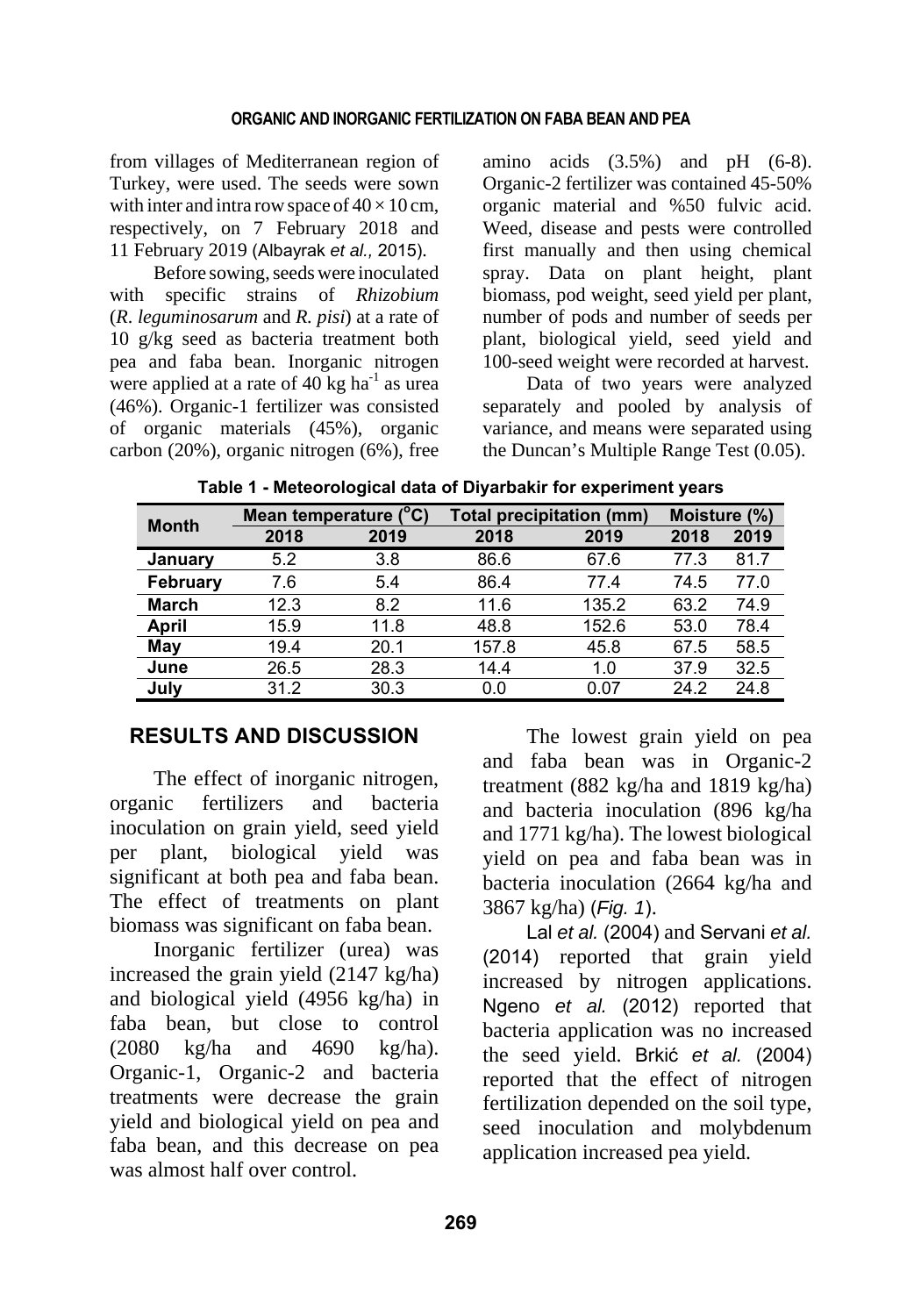Organic-1 and Organic-2 fertilizers, which involved humic acid, showed low performance the yield and its components in our study, this may be due to the application dose and the time of application of the fertilizer. Whereas, Patil *et al.,* Wadje (2011) revealed humic acid is an important component of humic substances that contains many

functional groups situated at the carbon chain, and they could be acidic, alkaline or neutral groups, which improve plant growth. Differences among years and treatment  $\times$  year interaction were significant for grain yield, biological yield, plant biomass and seed yield per plant both faba bean and pea (*Table 2*).



**Figure 1 - Effect of inorganic nitrogen, organic fertilizers and bacteria inoculation on grain yield (kg/ha) and biological yield (kg/ha) on pea and faba bean plants** 

The highest plant biomass(27.3 g) and seed yield per plant (14.1 g) on faba bean was observed from bacteria inoculation, and differ from control (23.8 g for plant biomass and 12.6 g for seed yield per plant). The differences among other treatments for plant biomass on faba bean were no significant. The lowest seed yield per plant (8.9 g) on faba bean was in Organic-2 treatment. The maximum seed yield per plant (7.0 g) on pea was in control, compared to other treatments (*Fig. 2*). In our study, organic treatments showed poor performance for plant traits, however, Dawood *et al.* (2019) noted that humic acid caused the highest significant increases of all vegetative growth

parameters relative to control. The effect of inorganic nitrogen, organic fertilizers and bacteria inoculation on number of seeds per plant on pea and plant pod weight on faba bean was significant. The highest number of seeds per plant (26.1 seeds/plant) on pea was obtained from control, and treatments (Organic-1, Organic-2, nitrogen and bacteria inoculation) had decreased the number of seeds per plant. Plant pod weight ranged from 11.7 g to 17.4 g on faba bean. The maximum pod weight was in bacteria inoculation, and the lowest value was in Organic-2 treatment (*Fig. 3*). Otherwise, Sunday and Asaba (2018) reported that low pod yield recorded under control plots.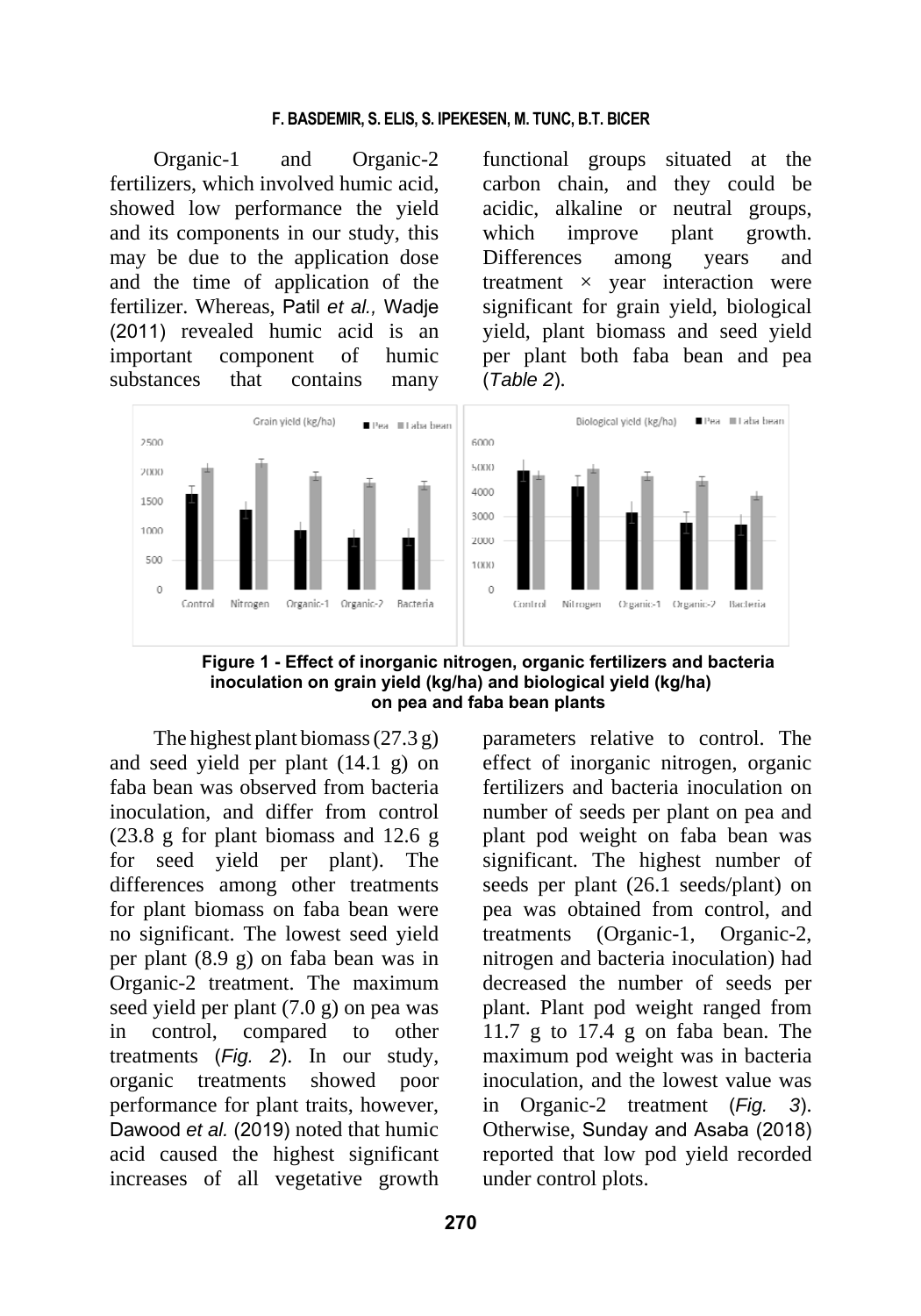Table 2 - Effect of inorganic nitrogen, organic fertilizers and bacteria

and ns: significant at 1 and 5% level, and not significant, respectively l,

### **ORGANIC AND INORGANIC FERTILIZATION ON FABA BEAN AND PEA**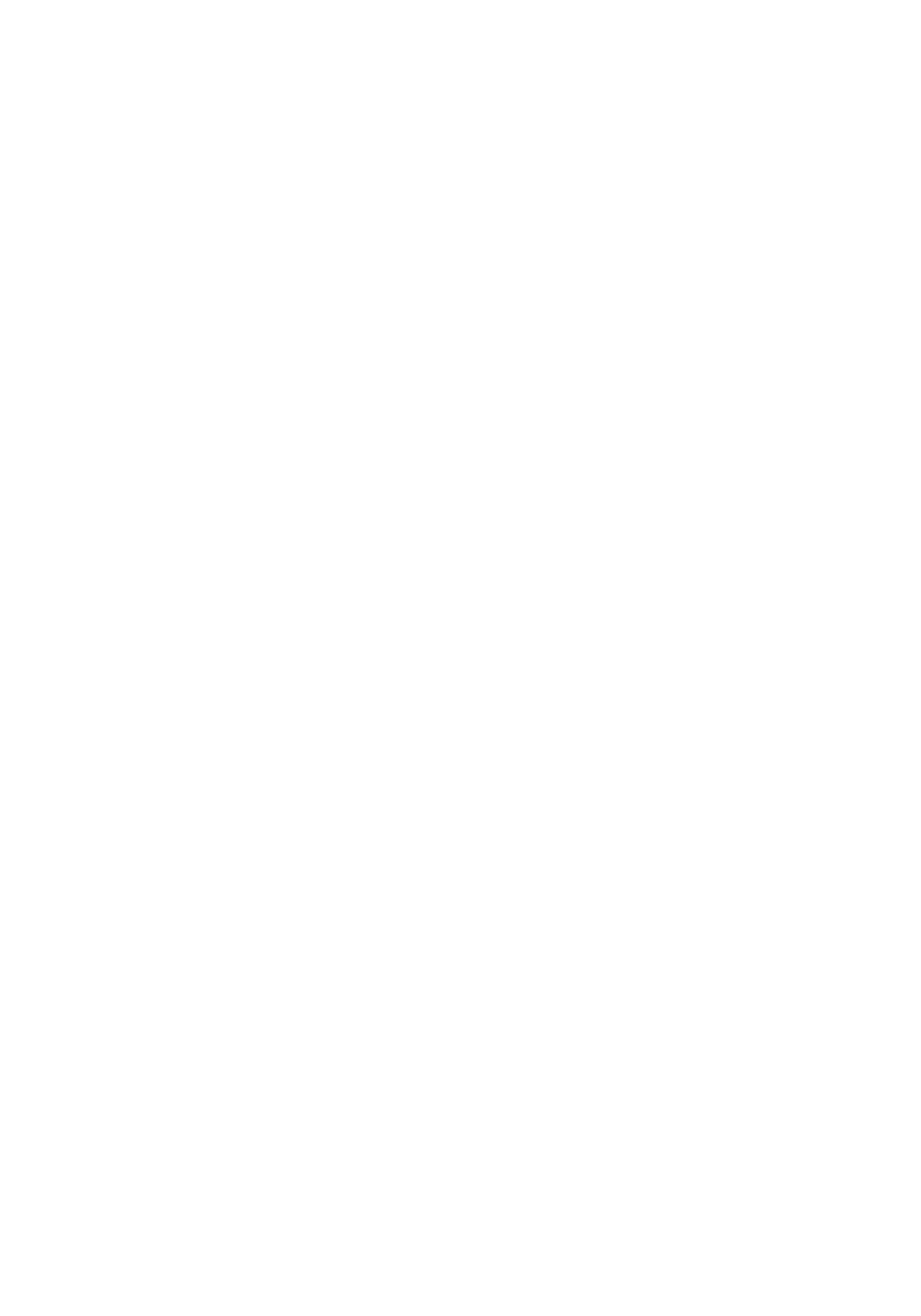

#### **F. BASDEMIR, S. ELIS, S. IPEKESEN, M. TUNC, B.T. BICER**





**Figure 3 - Effect of inorganic nitrogen, organic fertilizers and bacteria inoculation on number of seeds per plant and plant pod weight per plant (g) on pea and faba bean plants** 

Differences among years and treatment  $\times$  year interaction were significant for number of seeds per plant and pod weight, both faba bean and pea (*Table 2*).

Some authors noted that high of nitrogen fertilization with rhizobium inoculation reduced nodulation which brought about a reduction in yield parameters (Brkić *et al.,* 2004).

Organic-1 and Organic-2, despite of humic compounds, were exhibited low performance, but Moraditochaee (2012) noted that humic acid significantly increased seed yield,

straw yield and biological yield of peanut. Kumar *et al.* (2005) stated that biological fertilizers with low rates of chemical fertilizers on sesame significantly increased the number of capsules per plant and seed yield. Taylor and Smith (1992) reported that increasing nitrogen up to 200 kg N ha significantly increased the number of pods per plant. If the amount of nitrogen is much less favorable for plant growth and nitrogen removed from mature leaves and young parts transmitted, in this case nitrogen deficiency symptoms, such as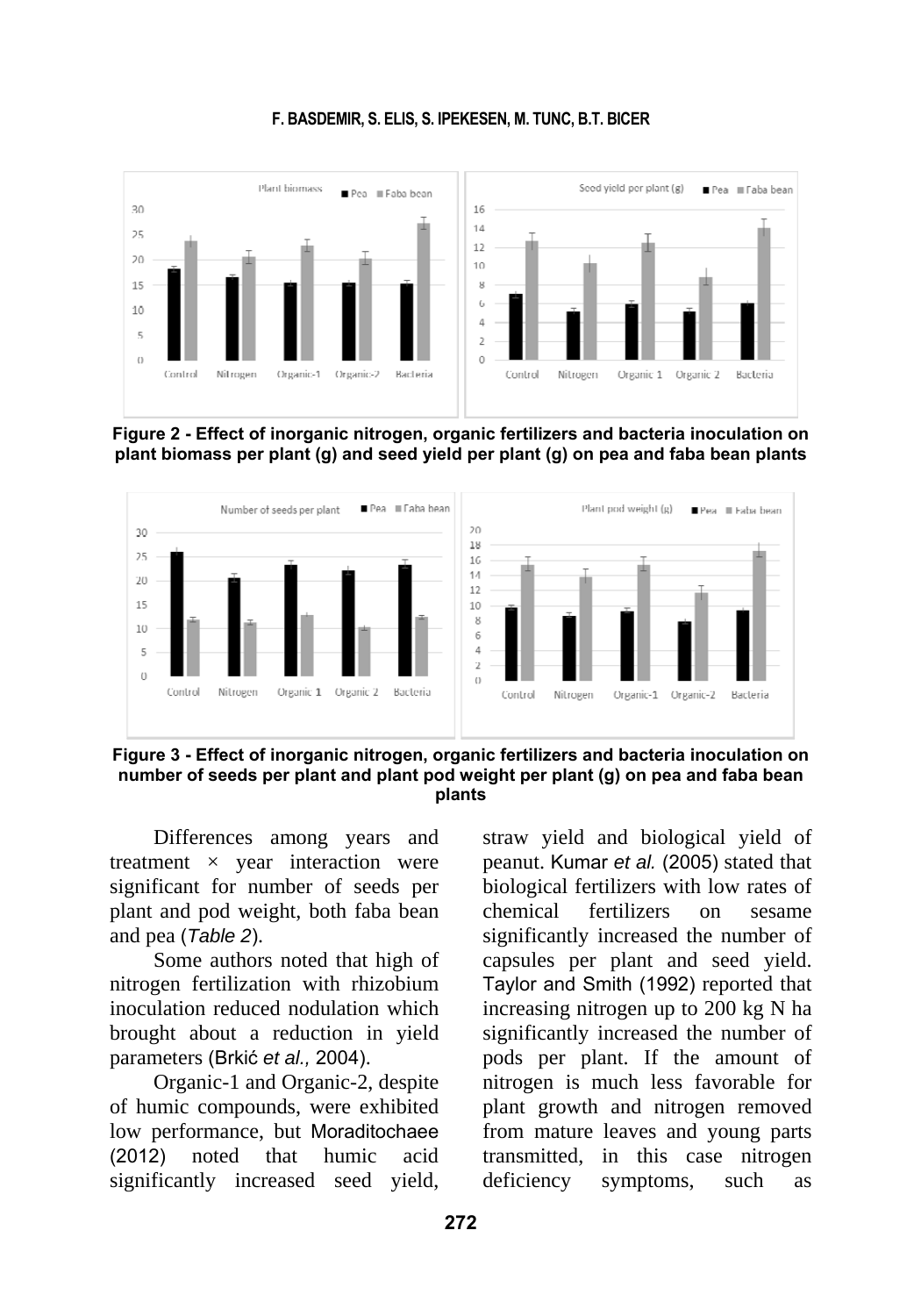accelerated aging can be seen in older leaves (Pashaki *et al.,* 2016).

The effect of inorganic nitrogen, organic fertilizers and bacteria inoculation on fresh nodule weight was significant on pea. The highest fresh nodule weight on pea was in bacteria inoculation (0.8 g), but Organic-1 (0.5 g), Organic-2 (0.4 g) and nitrogen (0.45 g) treatments were no differ from control (0.5 g). Surprisingly, any fertilizer addition did not enhance the dry nodule weight of peas and faba bean *(Fig. 4)*.

Year and treatment  $\times$  year interaction for fresh nodule weight on pea and faba bean was significant *(Table 3)*. Giller and Cadisch (1995) reported that small amounts of available soil or fertilizer N have often been shown to have a stimulatory effect on legume nodulation and  $N_2$  fixation. However, Namvar *et al.* (2011) revealed that the presence of high rates of N can inhibit the nodulation and symbiotic N fixation in legumes. Similarly, David and Khan (2001) reported that addition of nitrogen to the soil severely depressed the nodulation on chickpea (*Cicer arietinum*).



**Figure 4 - Effect of inorganic nitrogen, organic fertilizers and bacteria inoculation on fresh and dry nodule weight per plant (g) on pea and faba bean** 

The effect of treatments on number of nodules per plant on pea and faba bean was significant. The highest number of nodules per plant on pea was in bacteria inoculation (125.9) and control (121.5), and differences among nitrogen (109.1), Organic-1 (97.3) and Organic-2 (109.3) treatments was no significant. In faba bean, the highest number of nodules per plant was in nitrogen treatment, but Organic-1 (111.6), Organic-2 (113.2) and bacteria (130.0) treatments were no differ from control (128.0) (*Fig. 5*). Year and treatment  $\times$ year interaction for number of nodules per plant at both pea and faba bean was significant (*Table 3*). Olivera *et al.* (2002) reported that rhizobium inoculation increased positive effect on number of nodes and nitrogen fixation in faba bean. Organic fertilizer addition significantly reduced nodules of pea in the field.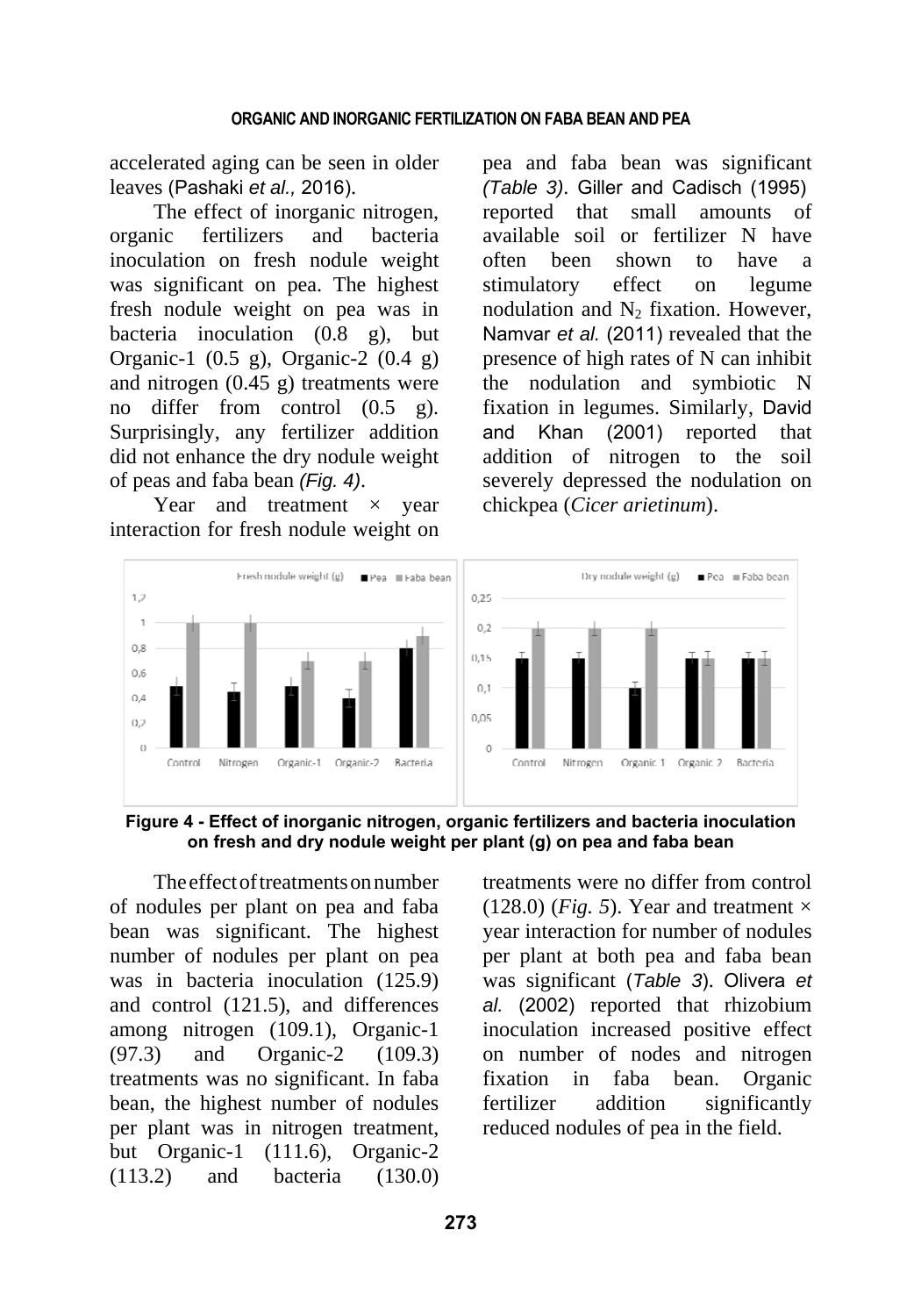|                   |                   |                                |                    |                                |               | Table 3 - Effect of inorganic nitrogen, organic fertilizers and bacteria<br>Inoculation on plant traits on pea and faba bean over two years |                |                           |         |                        |
|-------------------|-------------------|--------------------------------|--------------------|--------------------------------|---------------|---------------------------------------------------------------------------------------------------------------------------------------------|----------------|---------------------------|---------|------------------------|
| <b>Treatments</b> |                   | weight (g)<br><b>Plant</b> pod |                    | Number of nodules<br>per plant |               | Fresh nodules<br>weight (g)                                                                                                                 |                | Dry nodules<br>weight (g) |         | weight (g)<br>100 seed |
|                   | Pea               | Faba bean                      | Pea                | Faba bean                      | Pea           | Faba bean                                                                                                                                   | Pea            | Faba bean                 | Pea     | Faba bean              |
|                   |                   |                                |                    |                                | 2018          |                                                                                                                                             |                |                           |         |                        |
| Control           | 13.6 a            | 24.7 ab                        | 190.7a             | 96.0 d                         | 0.8 a         | 0.5 d                                                                                                                                       | 20             | ្ដ                        | 25.36   | 108.4 b                |
| Nitrogen          | 11.0 <sub>b</sub> | 20.7 c                         | 149.0b             | 145.7 bc                       | 0.6 a         | 0.8 <sub>b</sub>                                                                                                                            | 20             | ွ                         | 25.23   | 101.3 <sub>b</sub>     |
| Organic-1         | 11.1 b            | 23.7 bc                        | 86.3 d             | 102.0 cd                       | 0.4 b         | 0.4d                                                                                                                                        | ္ပ             | ្ត                        | 25.86   | 107.4 <sub>b</sub>     |
| Organic-2         | 8.4c              | 15. $7d$                       | 139.3 <sub>b</sub> | 166.7 bc                       | 0.4 b         | 0.5 d                                                                                                                                       | 0.2            | ្ត                        | 25.13   | 103.2 <sub>b</sub>     |
| Bacteria          | 13.2 a            | 27.4 a                         | 177.7 a            | 174.0 <sub>b</sub>             | 0.7a          | 0.7 <sub>b</sub>                                                                                                                            | 20             | Σ,                        | 25.40   | 134.5 a                |
|                   |                   |                                |                    |                                | 2019          |                                                                                                                                             |                |                           |         |                        |
| Control           | 5.7 d             | 6.4e                           | 52.3e              | 160.0 b                        | 0.2 c         | 1.5 a                                                                                                                                       | ္ပ             | ი<br>თ                    | 22.58   | 74.6 c                 |
| Nitrogen          | 6.4 cd            | 7.1e                           | 69.3 d             | 221.3 a                        | 0.3 c         | 1.2a                                                                                                                                        | $\overline{c}$ | ი<br>0.3                  | 22.91   | 77.5c                  |
| Organic-1         | 7.4 <sub>cd</sub> | 7.2e                           | 108.3 c            | 121.3c                         | 0.6 a         | 1.0c                                                                                                                                        | ္င             | ი<br>თ                    | 22.47   | 76.2 c                 |
| Organic-2         | 7.4 <sub>cd</sub> | 7.7 e                          | 79.3 d             | 59.7e                          | 0.4 b         | 0.8b                                                                                                                                        | 5              | $\sim$                    | 22.97   | 73.0c                  |
| Bacteria          | 5.7 d             | 7.3 e                          | 74.0 d             | 86.0 d                         | 0.9 a         | 1.1 a                                                                                                                                       | 5              | $\sim$                    | 22.48   | 73.7c                  |
| LSD (0.05)<br>ξ   | $2.4*$            | $3.6**$                        | $23.1*$            | 25.7*                          | $\frac{3}{2}$ | $0.4^*$                                                                                                                                     | Ωů             | ςù                        | SU      | $7.87*$                |
|                   |                   |                                |                    |                                | Years         |                                                                                                                                             |                |                           |         |                        |
| 2018              | 11.5 a            | 22.4 a                         | 148.6 a            | 136.9a                         | 0.58          | 0.58 <sub>b</sub>                                                                                                                           | 0.18           | 0.10 <sub>b</sub>         | 25.40 a | 110.9a                 |
| 2019              | 6.5 b             | d $1.1$                        | 76.6 b             | 129.7 <sub>b</sub>             | 0.48          | 1.12a                                                                                                                                       | 0.10           | 0.26a                     | 22.68 b | 75.01 b                |
|                   |                   |                                |                    |                                |               | ", " and ns: significant at 1 and 5% level, and not significant, respectively                                                               |                |                           |         |                        |

### **274**

### **F. BASDEMIR, S. ELIS, S. IPEKESEN, M. TUNC, B.T. BICER**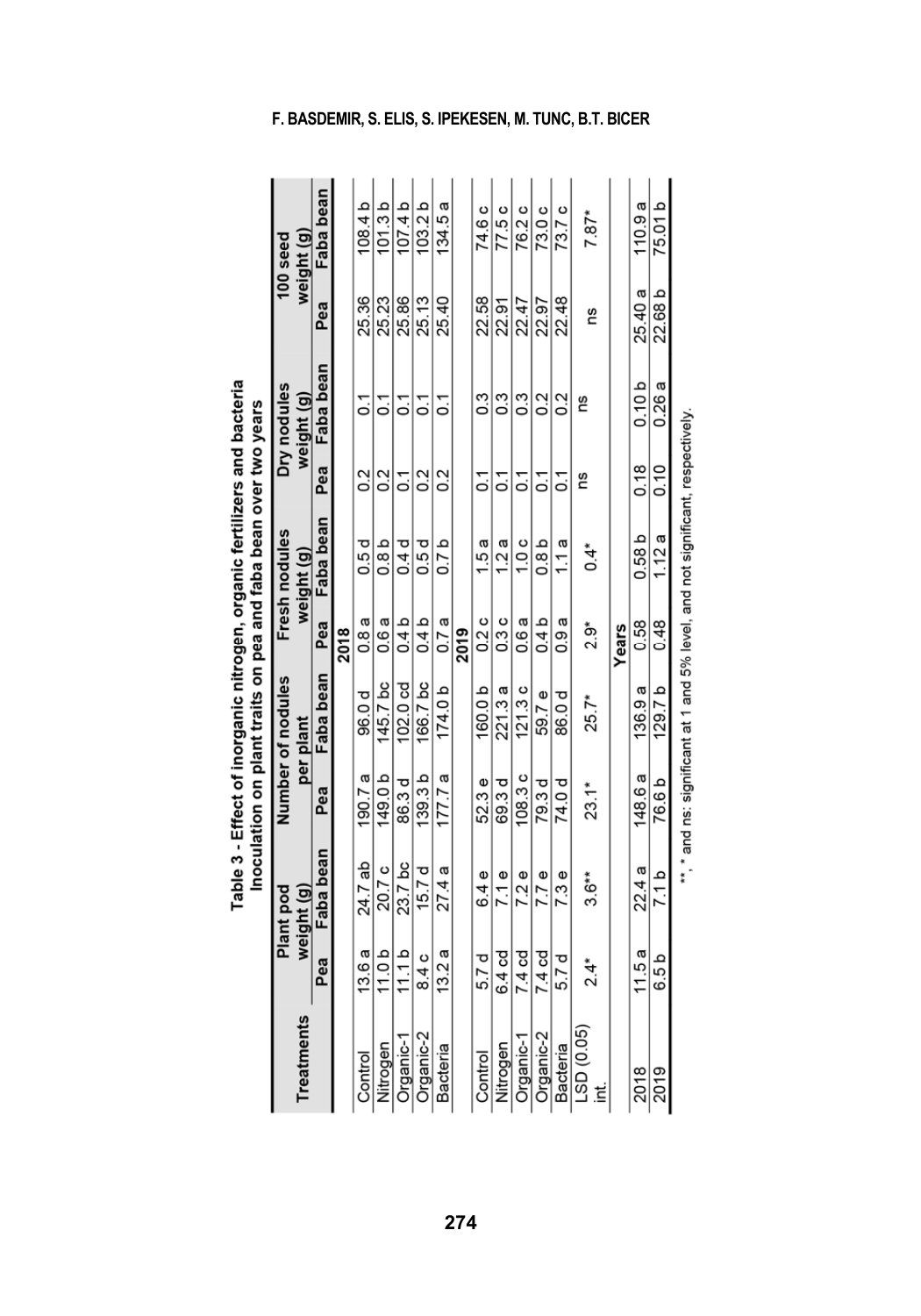

**Figure 5 - Effect of inorganic nitrogen, organic fertilizers and bacteria inoculation on number of nodules per plant and 100 seed weight on pea and faba bean** 

One explanation for the present results would be an increased microbial competition in the rhizosphere. Another possible explanation would be that the addition of available nutrients, especially humic acid in Organic-2 fertilizer, decreases the dependency of plants on nodule (Marschner *et al.,* 2004). The maximum 100-seed weight (104.1 g) on faba bean was in bacteria inoculation, but nitrogen (89.4 g), Organic-1 (91.8 g) and Organic-2 (88.1 g) treatments were no differ from control (91.5 g). The effect of treatments for 100 seed weight on pea was no significant (*Fig. 5*). Treatment  $\times$  year interaction for 100-seed weight faba bean was significant.

#### **CONCLUSION**

It is recommended to apply plant nutrients in soils with low organic matter content. In organic fertilizer applications, especially application dose should be adjustment well. There is no need for bacterial inoculation in soils with special bacterial race.

#### **REFERENCES**

- **Adesemoye, A.O., Torbert, H.A. Kloepper, J.W. (2009).** Plant growth-promoting rhizobacteria allow reduced application rates of chemical fertilizers. *Microb Ecol*, 58: 921-929.
- **Adesemoye, A.O. Egamberdieva, D. (2013).** Beneficial effects of plant growth-promoting rhizobacteria on improved crop production: prospects for developing economies. In: Bacteria in agrobiology: Crop productivit*y*, pp. 45-63, *Springer*, Berlin, Heidelberg.
- **Albayrak, B.Ç., Biçer, B.T. & Pirinç, V.** (2015). The effect of different fertilizer forms in pea (*Pisum sativum* L.) on yield and yield components**.** *International Symposium For Agriculture And Food* (ISAF), Ohrid, 2015.
- **Brkić, S., Milaković, Z., Kristek, A. Antunović, M. (2004).** Pea yield and its quality depending on inoculation, nitrogenandmolybdenumfertilization. *Plant Soil Environ.,* 50(1): 39-45.
- David, J. & Khan K.S. (2001). Effect of nitrogen application on nodulation in inoculated chickpea (*Cicer arietinum* L.). *J.Biol.Sci.,* 1(3): 87-89, DOI: 10.3923/jbs.2001.87.89
- **Dawood, M.G., Abdel-Baky, Y.R., El-**Awadi, M.E.S. & Bakhoum, GS.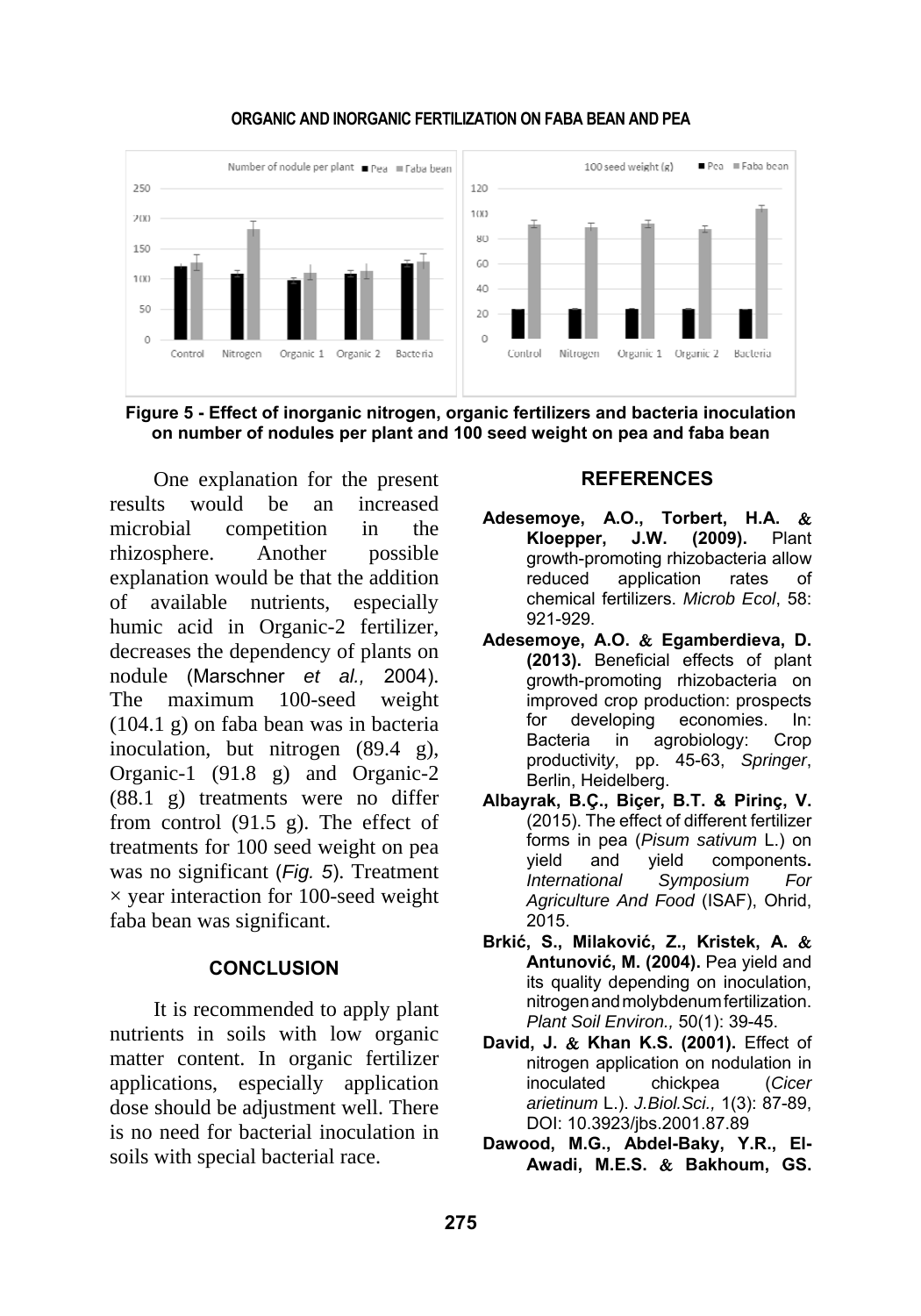**(2019).** Enhancement quality and quantity of faba bean plants grown under sandy soil conditions by nicotinamide and/or humic acid application. *Bull.Natl.Res.Cent.,* 43(1): 28-39, DOI: 10.1186/s42269- 019-0067-0

- **Elsheikh, E.A.E. (2011).** Environmental soil ecology, *Khartoum University Press*.
- **Giller, K. Cadisch, G. (1995).** Future benefits from biological nitrogen fixation an ecological approach to agriculture. *Plant Soil,* 174(1): 255- 277, DOI: 10.1007/BF00032251
- **Khurana, A.L. Dudeja, S.S. (1997).** Biological nitrogen fixation technology for pulses production in India. *Indian Institute of Pulses Research*, Kanpur, India.
- **Kumar, S, Rawat, C.R, Dhar, S. & Rai, S.K.(2005).**Dry-matteraccumulation, nutrition uptake and changes in soil fertility statues as influenced by different organic sources of nutrients to forage sorghum. *Indian J.Agric.Sci.*, 75(6): 340-342.
- **Lal, H. (2004).** Effect of nitrogen and phosphorous on seed yield of pea (*Pisum sativum* L.) and French bean (*Phaseolus vulgaris* L.). *Progress. Hortic.,* 36(1): 150-151.
- **Marschner, P., Crowley, D. & Yang, C.H. (2004).** Development of specific rhizosphere bacterial communities in relation to plant species, nutrition and soil type. *Plant Soil,* 261(1): 199-208, DOI: 10.1023/B:PLSO.000 0035569.80747.c5
- **Milaković, Z., Brkić, S., Bukvić, Ž., Bogut, I. Horvat D. (2000).** Efficiency of inoculation and different nitrogen fertilization on small-grained bean quality and yield. *Rostl. Výr.-*  UZPI (Czech Republic), 46: 361- 366.
- **Mishra, A., Prasad, K. Rai G. (2010).** Effect of bio-fertilizer inoculations on growth and yield of dwarf field pea (*Pisum sativum* L.) in conjunction with different doses of chemical

fertilizers. *J.Agron*, 9(4): 163-168, DOI: 10.3923/ja.2010.163.168

- **Moraditochaee M. (2012).** Effect of humic acid foliar spraying and nitrogen fertilizer management on yield of peanut (*Arachis hypogaea* L.) in Iran. *J.Agric.Biol.Sci*., 7(4): 289-293
- **Namvar, A., Sharifi, R.S., Sedghi, M., Zakaria, R.A., Khandan, T. Eskandarpour B. (2011).** Study on the effects of organic and inorganic nitrogen fertilizer on yield, yield components, and nodulation state of chickpea (*Cicer arietinum* L.). *Commun. Soil Sci. Plant Anal.,* 42(9): 1097-1109, DOI: 10.1080/00 103624.2011.562587
- **Ngeno, J., Chemining'wa, G.N., Muthomi, J.W. Shibairo, S.I. (2012).** Effect of Rhizobium inoculation and nitrogen fertilizer application on growth, nodulation and yield of two garden pea genotypes. *J.Anim. Plant Sci.,* 15(2): 2147- 2156.
- **Olivera, M., Iribarne, C. Lluch, C. (2002).** Effect of phosphorus on nodulation and N fixation by bean (*Phaseolus vulgaris*). *Proceedings of the 15th International Meeting on Microbial Phosphate Solubilization. Salamanca University,* 16-19 July, Salamanca, Spain.
- **Pashaki, K.M., Reza, M.G., Boroumand, H. & Majidian, M. (2016).** The effect of the combined chemical, bio and vermicomposting fertilizers on yield and yield components of *Vicia faba* L. *EOJNSS,* 5(3): 683.
- **Patil, R., Kadam, A.S. Wadje, S.S. (2011).** Role of potassium humate on growth and yield of soybean and black gram. *Int.J.Pharm.Bio.Sci.,* 2(1): 242-246.
- **Servani, M., Mobasser, H.R., Sobhkhizi, A., Adibian, M. Noori, M. (2014).** Effect of phosphorus fertilizer on plant height, seed weight and number of nodes in soybean. *Int.J. Plant, Anim.Environ. Sci.,* 4(2): 696- 700.